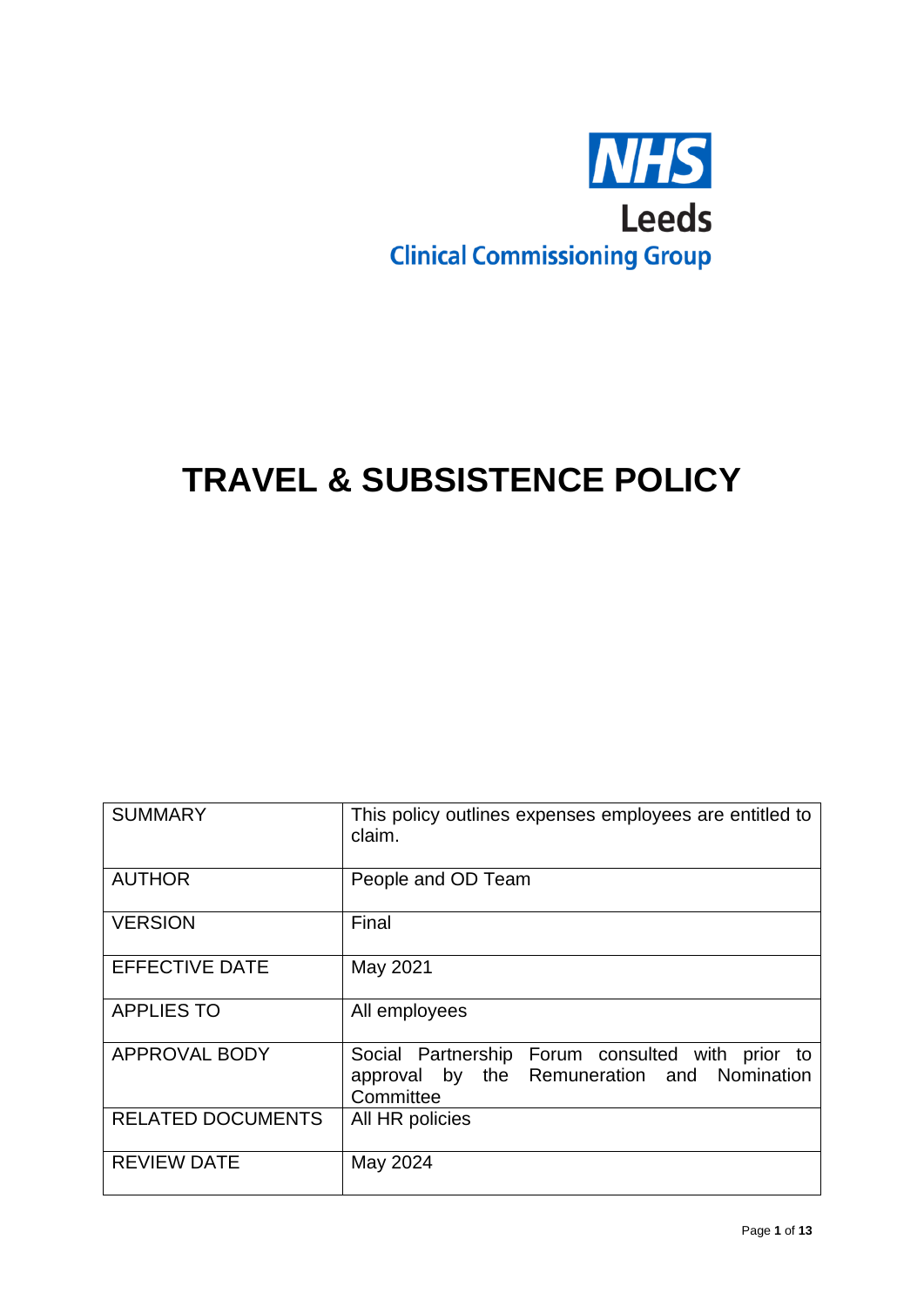## **VERSION CONTROL SHEET**

| <b>Version</b> | <b>Date</b> | <b>Author</b>           | <b>Status</b> | <b>Comment</b>                                                                                                                |
|----------------|-------------|-------------------------|---------------|-------------------------------------------------------------------------------------------------------------------------------|
| 1.1            | 03/10/13    | Hannah<br><b>Morris</b> | draft         | Consultation                                                                                                                  |
| 1.2            | 04/11/13    | Hannah<br><b>Morris</b> | draft         | Consultation with Trade Unions via the<br>Leeds Area Social Partnership Forum                                                 |
| 1.3            | 05/02/14    | Hannah<br><b>Morris</b> | final         | <b>Assurance Committee</b>                                                                                                    |
| 1.4            | 12/05/21    | lan<br>Corbishley       | Final         | Changes either update or to reflect<br>changes in Agenda for Change.<br>Consultation with WaDG, SPF and ratified<br>by RemNom |
|                |             |                         |               |                                                                                                                               |
|                |             |                         |               |                                                                                                                               |
|                |             |                         |               |                                                                                                                               |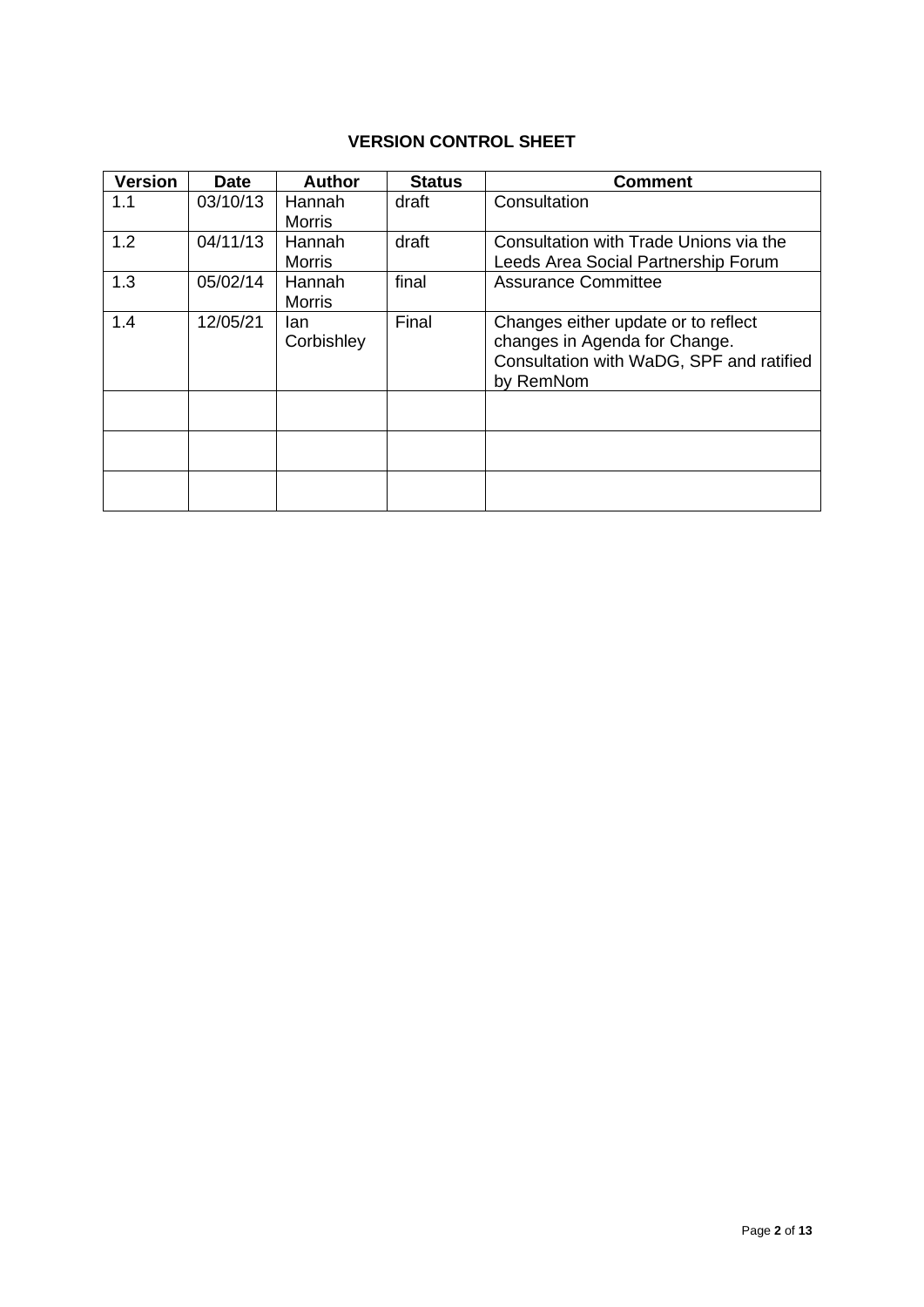## **CONTENTS**

| <b>Section</b> |                                                                    | Page           |
|----------------|--------------------------------------------------------------------|----------------|
| 1.             | Purpose                                                            | 4              |
| 2.             | Scope                                                              | 4              |
| 3.             | <b>Equality Statement</b>                                          | 4              |
| 4.             | Accountability                                                     | 4              |
| 5.             | Implementation and Monitoring                                      | 4              |
| 6.             | Responsibilities                                                   | 4              |
|                | 6.2 Employees                                                      | 4              |
|                | 6.3 Line Managers                                                  | 4              |
|                | 6.4 Human Resources Team                                           | 5              |
|                | 7. Subsistence and Out of Pocket Expenses                          | 5              |
|                | 7.2 Day Subsistence                                                | 5              |
|                | 7.3 Night Subsistence                                              | 5              |
|                | 8. Car Users                                                       | 6              |
|                | 8.4 Mileage and Other Allowances                                   | 6              |
|                | 9. Excess Daily Travel                                             | 7              |
|                | 10. Submitting Claims                                              | $\overline{7}$ |
|                | 11. Lease Car Scheme                                               | 7              |
|                | <b>Appendix</b>                                                    |                |
|                | A Subsistence Allowances                                           | 8              |
| B              | Mileage and Other Allowances                                       | 9              |
|                | C Examples when claiming for miles starting/ending at home to/from | 10             |

a site which is not the base i.e. meeting at another employer site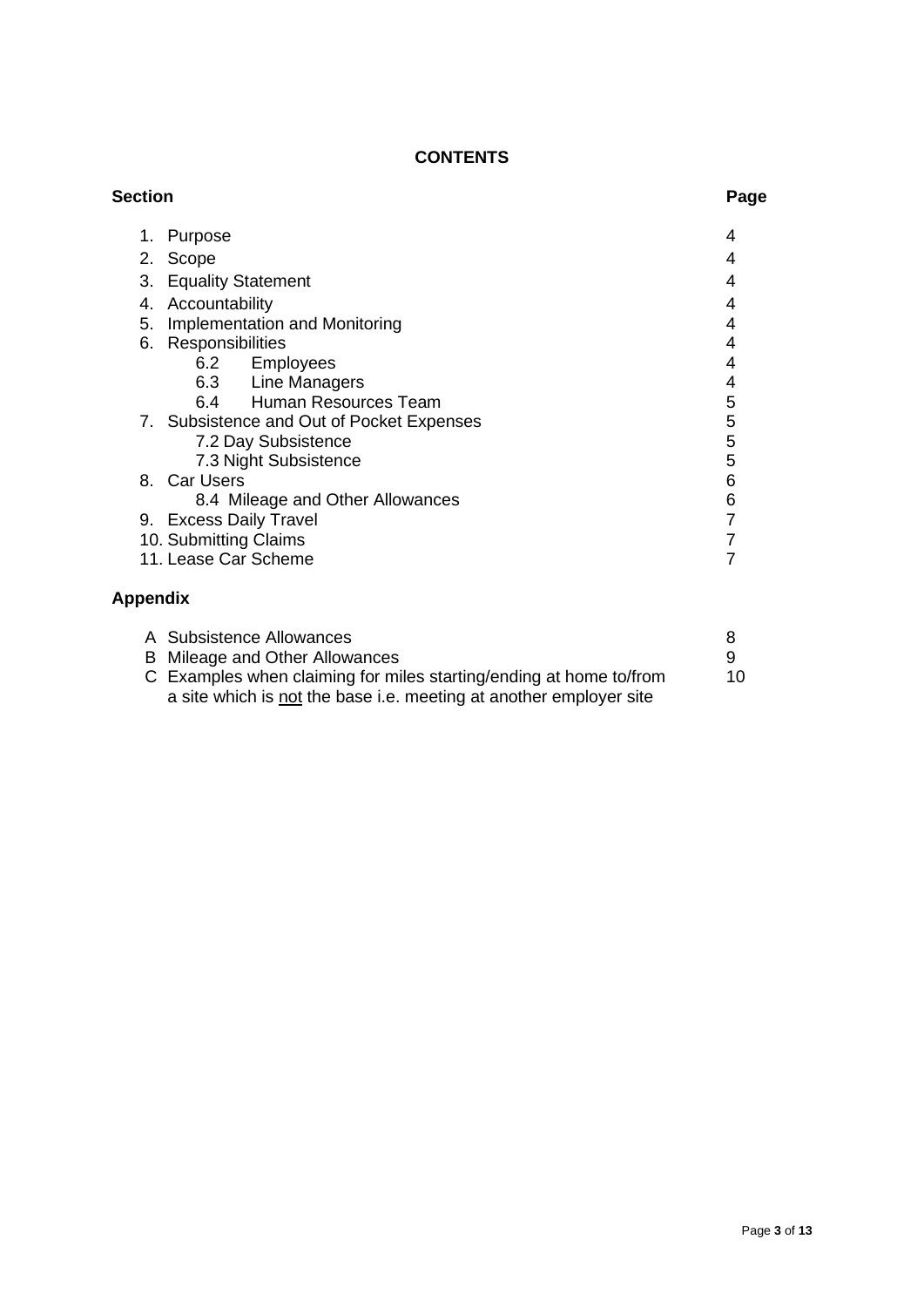## **1. PURPOSE**

1.1 This policy is to ensure all managers and employees are aware of the correct policy to follow for payment of travel and subsistence claims.

## **2. SCOPE**

2.1 This policy will apply to all employees within the organisation.

## **3. EQUALITY STATEMENT**

3.1 In applying this policy, the organisation will have due regard for the need to eliminate unlawful discrimination, promote equality of opportunity, and provide for good relations between people of diverse groups, in particular on the grounds of the following characteristics protected by the Equality Act (2010); age, disability, sex, gender reassignment, marriage and civil partnership, pregnancy and maternity, race, religion or belief, and sexual orientation, in addition to offending background, trade union membership, or any other personal characteristic. A single Equality Impact Assessment is used for all policies and procedures.

#### **4. ACCOUNTABILITY**

4.1 The Chief Executive is accountable for this policy.

#### **5. IMPLEMENTATION & MONITORING**

- 5.1 The Remuneration and Nomination Committee is responsible for formal approval and monitoring compliance with this policy. Following ratification the policy will be disseminated to employees via the CCG extranet.
- 5.2 The policy and procedure will be reviewed periodically by the People and OD Team in conjunction with managers and Trade Union (SPF) representatives where applicable. Where review is necessary due to legislative change, this will happen immediately.

#### **6. RESPONSIBILITIES**

6.1 Good working relations are vital for the organisation to operate successfully and provide services. There is a joint responsibility for management, trade unions (staff side) and employees to accept the responsibility of working together on issues in good faith and with the shared intention of facilitating good working relations.

#### **6.2 Employees**

- 6.2.1 It is the responsibility of employees to ensure that:
	- They are aware of the policy and apply for reimbursement of travel and or subsistence in accordance with it.
	- All mileage claims submitted must be business related only.

#### **6.3 Line Managers**

- 6.3.1 It is the responsibility of line managers to ensure that:
	- This policy is applied fairly to all, irrespective of their age, sex, religion, belief, race, disability, or sexual orientation.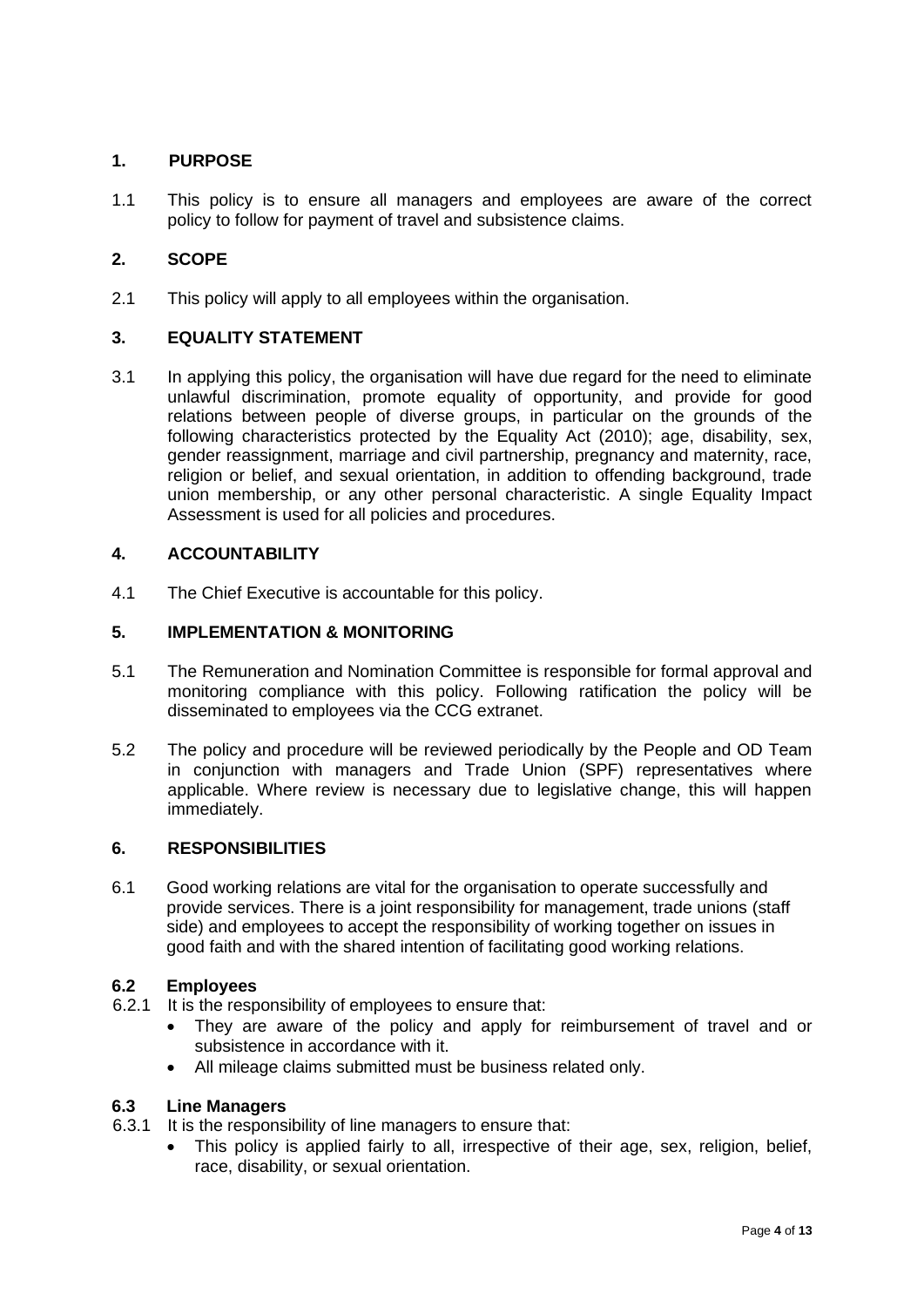• Employees are made aware of the policy/ procedure for travel and subsistence and ensure its implementation.

#### **6.4 People and OD Team**

6.4.1 The People and OD representative will provide advice and support on all aspects of this policy to ensure application and support.

#### **7. SUBSISTENCE AND OUT OF POCKET EXPENSES**

7.1 On production of valid receipts, all reasonable expenses incurred whilst carrying out business for the organisation e.g. travel, meals and necessary accommodation will be reimbursed in line with the Agenda for Change Terms and Conditions of Service Handbook (Appendix A).

#### **7.2 Day Subsistence**

- 7.2.1 A meal allowance is payable only when an employee necessarily spends more on meal(s) than would have been spent at their place of work when an employee is necessarily absent from home on official business and more than five miles from their base, by the shortest practicable route, on official business. Normally an employee claiming a lunch meal allowance would be expected to be away from his/her base for more than five hours and covering the normal lunch period of 12:00pm to 2:00pm. These allowances are not paid where meals are provided free at the temporary place of work
- 7.2.2 To claim an evening meals allowance an employee would normally be expected to be away from base for more than ten hours and unable to return to base or home before 7:00pm and as a result of the late return is required to have an evening meal. Employees may qualify for both lunch and evening meal allowance in some circumstances.
- 7.2.3 Incidental expenses allowances are subject to a tax liability.

## **7.3 Night Subsistence**

- 7.3.1 Night subsistence covers short overnight stays in hotels, guesthouses and commercial accommodation. When an employee stays overnight in a hotel, guest house or other commercial accommodation with agreement of the organisation, the overnight costs will be reimbursed in line with the actual, receipted cost of bed and breakfast up to the normal maximum limit (see Appendix A). Additionally, a meal allowance as specified in Day Subsistence will be reimbursed.
- 1.16 Where the maximum limit is exceeded for genuine business reasons (e.g. the choice of hotel was not in the employees' control, or cheaper hotels were fully booked) additional assistance may be granted at the discretion of the organisation.
- 7.4 For all long distance journeys, consideration should be given to using alternative forms of transport (e.g. coach, train). The main benefits of this include greater cost effectiveness for the organisation and for the person/s travelling a more comfortable journey with the opportunity to study or prepare for a meeting. Employees may be asked to justify their mode of travel when submitting travel claims and may need to evidence that they have considered other more cost effective means.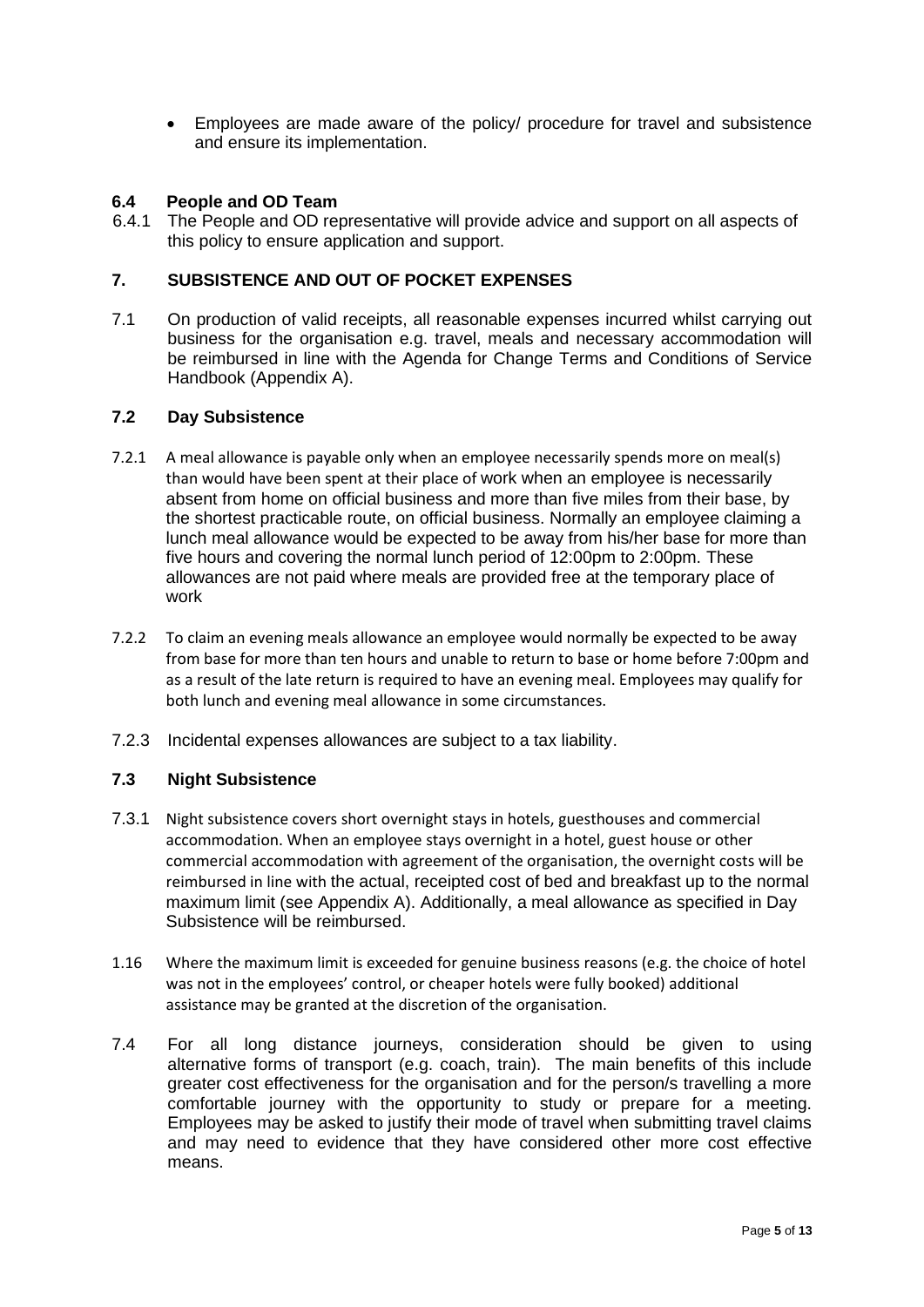- 7.5 All employees should take the fullest possible advantage of any available cheap fare and when using trains should use 2nd class rail fares unless an exception has been agreed by the Chief Executive . Where local arrangements are in place for booking travel tickets these should be adhered to.
- 7.6 Taxi or mini cabs will only be payable in cases of emergency where an adequate public transport is not available and prior approval is given by the budget holder. Where appropriate, taxis will be arranged for those with a disability.
- 7.7 Payment for travel by a hired vehicle other than a taxi or cab shall not exceed the mileage allowance which would have been payable had the vehicle belonged to the member of employees who hired it; provided that where the budget holder approves, payment may be increased to an amount not exceeding the overall cost of the hiring.

## **8. CAR USERS**

- 8.1 General Employees who use their own cars whilst travelling on organisation business must ensure that they or their car comply with the current legislation contained in the Road Traffic Act (i.e. the vehicle is covered by MOT, Road Tax, Licence and Insurance). Managers will be asked to check at least annually to verify compliance. All expenses are applied to EASY expense system that will alert when documents expire and require renewal.
- 8.2 Business Insurance Cover All employees require Business Insurance cover if they use their own vehicle in the course of their work, including the carriage of goods and passengers. If an employee is not clear if their cover is adequate, advice should be sought from their Insurer.

It is an audit requirement that the manager must authorise updated documents via the EASY system (see 8.3), or if there is a change of car on an annual basis. When there is a change of car payroll must be informed via ESR.

8.3 Authorised User Form - All employees who use a private car on organisation business must be an authorised user. All employees will be automatically able to register via EASY system. All accounts are linked to ESR and payroll. A copy of the current insurance certificate, driving licence and valid MOT certificate should be attached to the system. Any future changes to car details must be submitted by the employee through the EASY system.

## **8.4 Mileage and Other Allowances**

- 8.4.1 Where an employee uses (with the agreement of their line manager and following the above authorisation process), their own vehicle or pedal/motor cycle to make journeys in the performance of their duties costs will be paid in line with Agenda for Change rates outlined in Appendix B.
- 8.4.2 Employees will be reimbursed for miles travelled in the performance of their duties which are in excess of the home to agreed work base return journey. The organisation does not reimburse employees for travel between home and the base.
- 8.4.3 Normally the miles eligible for reimbursement are those from the agreed work base and back to the work base as part of travel to meetings etc during the day. However where the journey being reimbursed starts or ends at home the mileage for reimbursement will be set as outlined in the example in Appendix C. When claiming for these journeys on the EASY system the system will automatically *deduct*.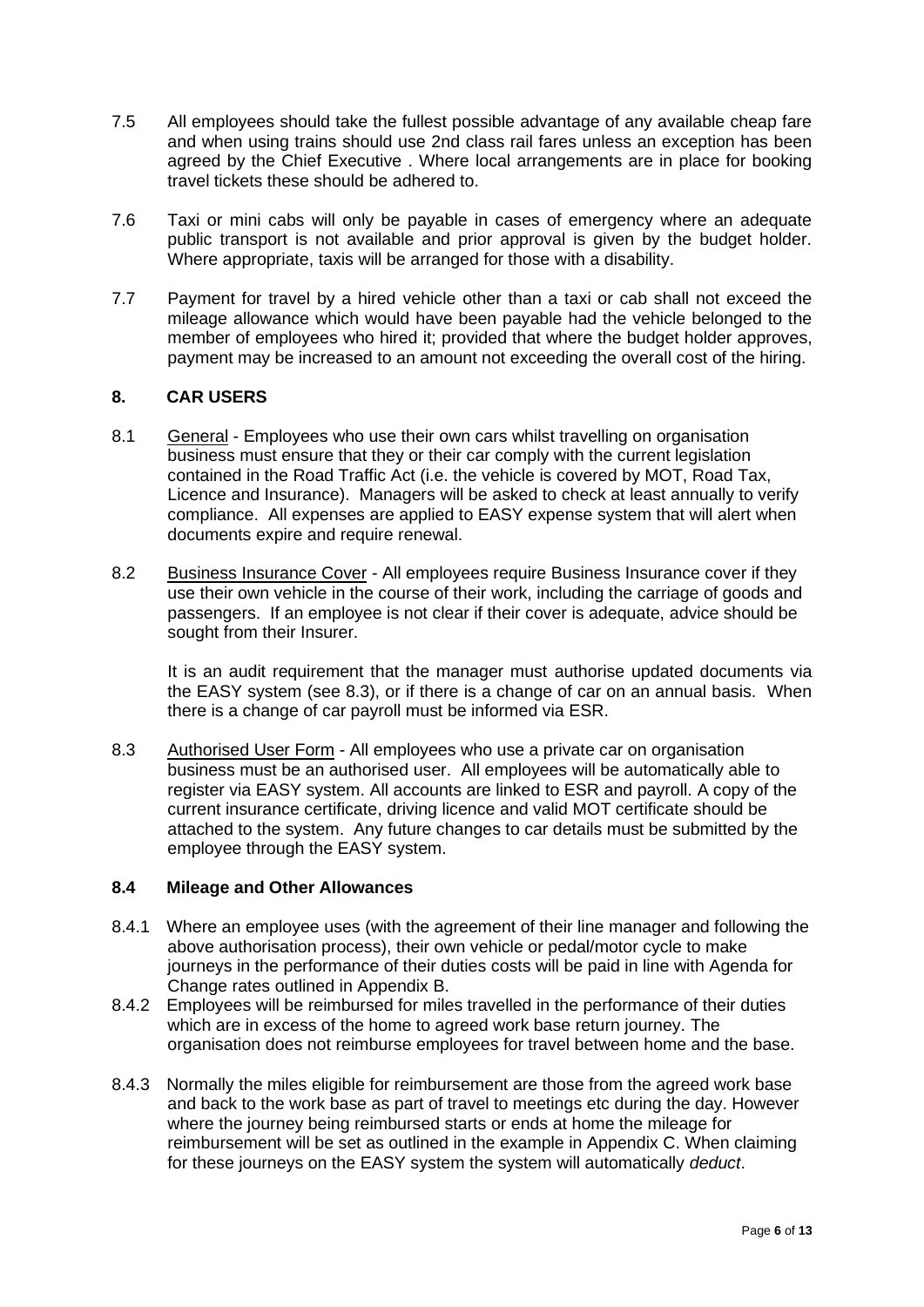- 8.4.4 Wherever possible employees should convey other employees who are attending the same place of business (including attendance at courses and/or conferences) in the same vehicle. The additional mileage incurred in picking up and dropping off other members of employees shall be reimbursed in line with Appendix B.
- 8.4.5 Reimbursement will be made for necessary parking and toll charges incurred whilst on organisation business. Charges incurred should be supported by vouchers or receipts. **Fines incurred for illegal parking, speeding, and use of mobile phones whilst driving etc will not be paid.**
- 8.4.6 Travel expenses for employees attending training courses will be in accordance with the usual mileage rate and reserve rate where applicable.
- 8.4.7 . Mileage for Agency staff will be reimbursed directly by the Agency and a recharge will be made to the organisation where agreed.

## **9. EXCESS DAILY TRAVEL**

9.1 Employees who are required to change their base of work as a result of a merger of NHS employers, except for in circumstances detailed in section 9.2 below *may* be reimbursed their extra daily travelling expenses for a period of up to 4 years from the date of transfer. In such circumstances the employee claims any additional mileage they have to travel each day to get to and from their new base. Where employees choose to apply for a new position they will not be entitled to claim excess mileage if they are appointed to the new post. Excess travel should be claimed on the EASY system and recorded as excess travel. This is paid at public transport rate. For example:

Home to old base mileage is 6 miles return Home to new base mileage is 8 miles return Therefore excess mileage to be claimed is 2 miles return per day The mileage rate is taxable at source The maximum period over which excess mileage can be reimbursed is 4 years.

9.2 Employees who have a lease car or salary sacrifice lease car will not be reimbursed their extra daily travelling expenses as a result of a merger of NHS employers. The is because travel from home to a permanent workplace (including excess mileage as a result in change of base) is defined under HMRC rules as private use of the car and car fuel benefit would apply. This in effect means that anyone claiming home to work mileage for any reason would be subject to additional tax charges arising from the fuel benefit charge.

## **10. SUBMITTING CLAIMS**

- 10.1 All employees must submit their expense claims each month via EASY system and as a minimum every 3 months. The system will not accept claims over 3 months. Any claims over 3 months may be reviewed in exceptional circumstances and will be signed off by the Chief Finance Officer. Miles are automatically calculated on the system.
- 10.2 Claims must be made on the electronic EASYsystem. The claim should be completed in full, supporting receipts must be attached, and approved by the line manager.
- 10.3 Where employees have claimed for excess mileage or submitted any false claims, this may result in disciplinary / criminal action being taken.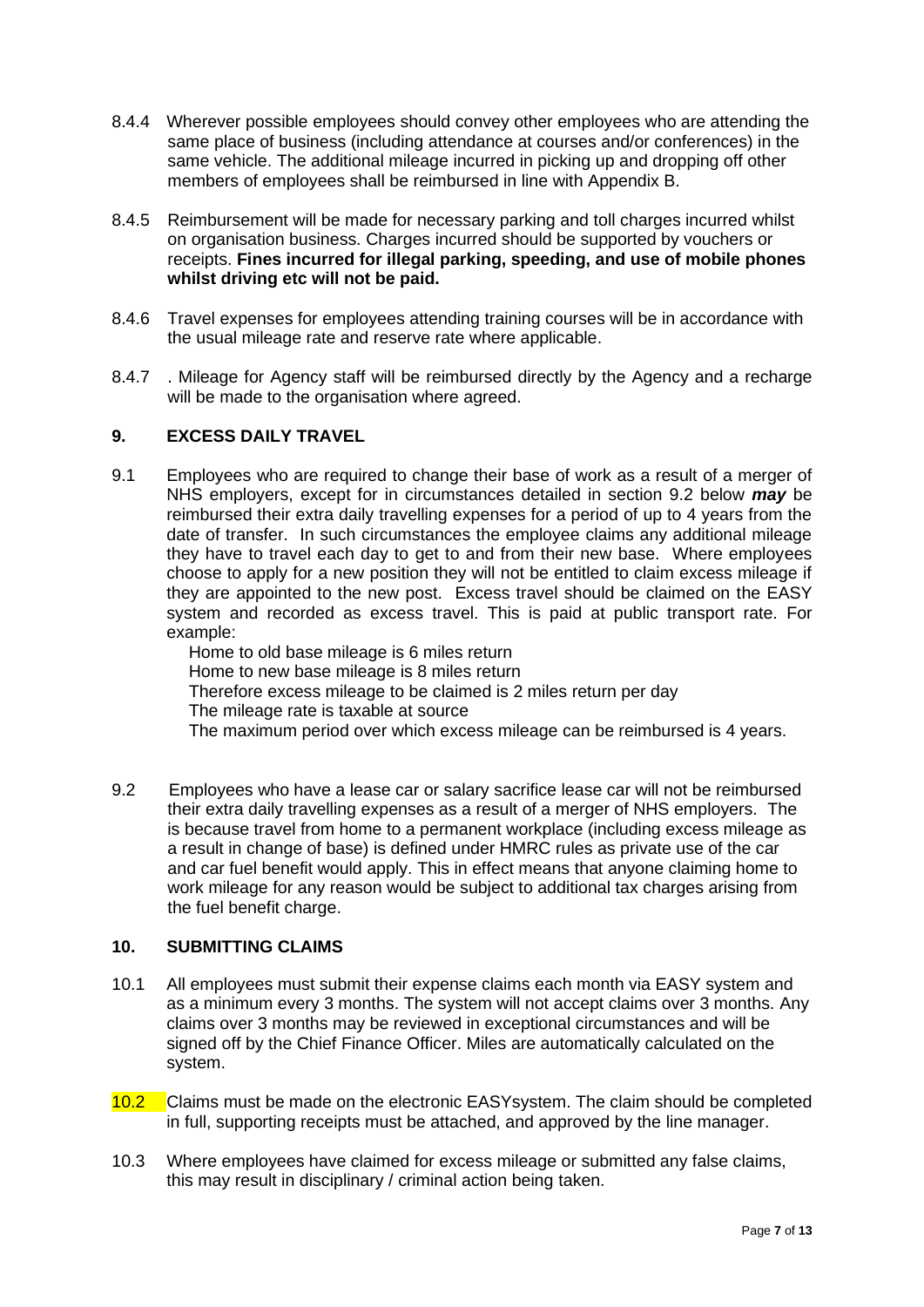## **11 LEASE CAR SCHEME**

11.1 A lease car scheme is currently offered,. Employees who have a lease car will be able to claim the mileage rates in this policy. Employees should undertake an assessment to determine if the organisations lease car scheme is the suitable for their individual circumstances.

## **APPENDIX A**

#### **Subsistence Allowance**

- 1. Night allowance: first 30 nights Actual receipted cost of bed and breakfast up to a maximum of £55.00
- 2. Meals allowance Per 24 hour period £20.00
- 3. Night allowance in non-commercial accommodation Per 24 hour period – £25.00
- 4. Night allowances: after first 30 nights maximum amount payable £35.00

Employees without responsibilities equivalent to those of married employees and those staying in non-commercial accommodation: maximum amount payable £25.00

- 5. Day meals subsistence allowances Lunch allowance - £5.00 – more than five hours away from base, including the lunchtime period between 12:00 pm to 2:00 pm Evening meal allowance - £15.00 - more than ten hours away from base and return after 7:00 pm
- 6. Incidental expenses allowance (this allowance is subject to a tax liability) Per 24 hour period: £4.20
- 7. Late night duties allowance (this allowance is subject to a tax liability) Per 24 hour period: £3.25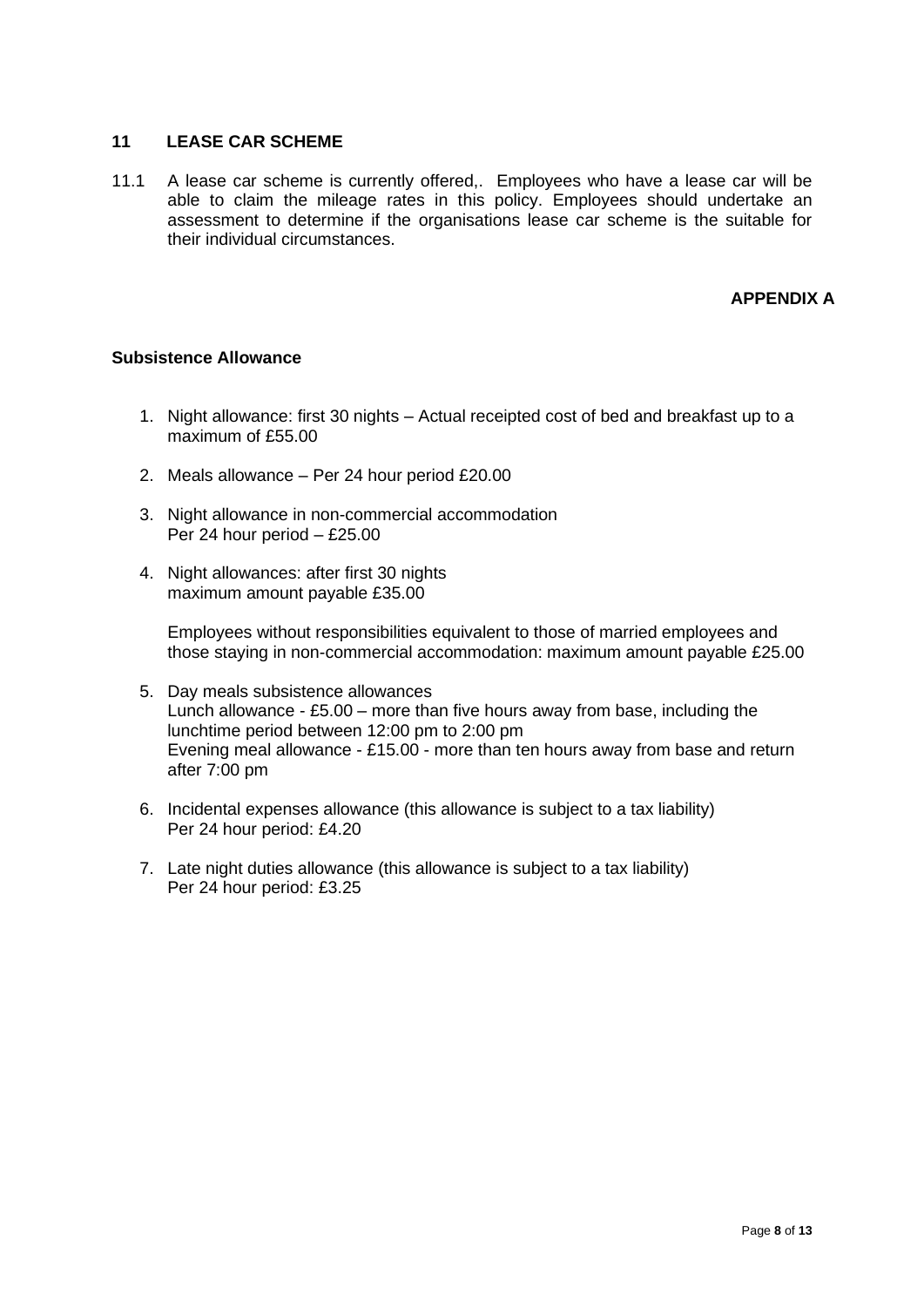## **APPENDIX B**

## **Mileage and Other Allowances**

**The following allowances are in accordance with Agenda for Change terms and conditions and are amended from time to time (as at the 1st July 2014)**

| Type of Vehicle<br>Allowance         | Annual mileage up to<br>3,500 miles<br>(standard rate) | Annual mileage over<br>3,500 miles<br>(standard rate) | All eligible miles<br>travelled (see<br>paragraph 17.15 and<br>Table 8) |
|--------------------------------------|--------------------------------------------------------|-------------------------------------------------------|-------------------------------------------------------------------------|
| Car (all types of fuel)              | 56 pence per mile                                      | 20 pence per mile                                     |                                                                         |
| Motor cycle                          |                                                        |                                                       | 28 pence per mile                                                       |
| Pedal cycle                          |                                                        |                                                       | 20 pence per mile                                                       |
| Passenger<br>Allowance               |                                                        |                                                       | 5 pence per mile                                                        |
| Reserve Rate                         |                                                        |                                                       | 28 pence per mile                                                       |
| Carrying heavy or<br>bulky equipment |                                                        |                                                       | 3 pence per mile                                                        |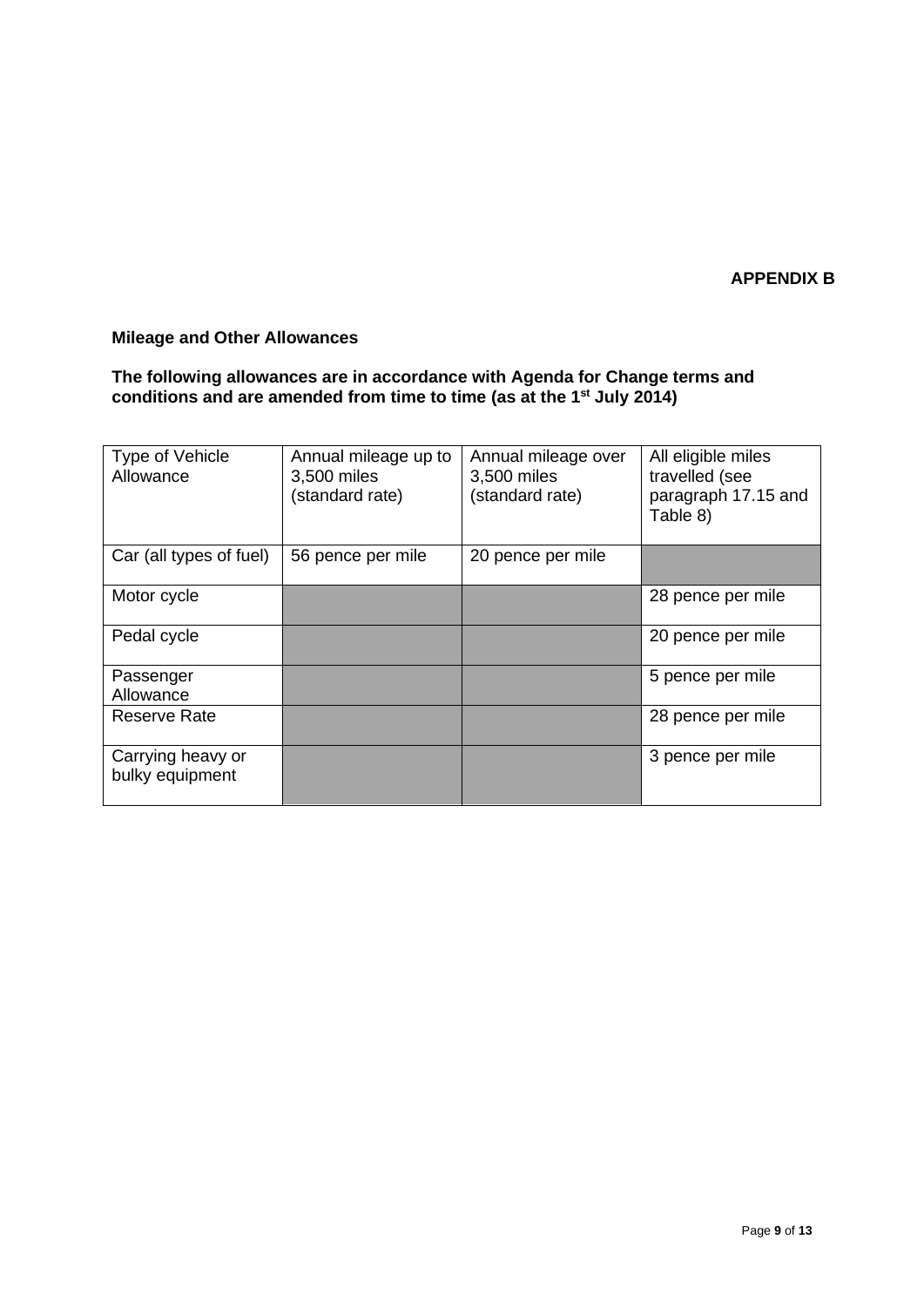#### **APPENDIX C**

#### **Examples when claiming for miles starting/ending at home to/from a site which is not the base i.e. meeting at another employers site**

#### *Example 1*

When travelling directly from home to a meeting, appointment or a course that is not being held at your normal base excess between home to base and home to meeting can be claimed.

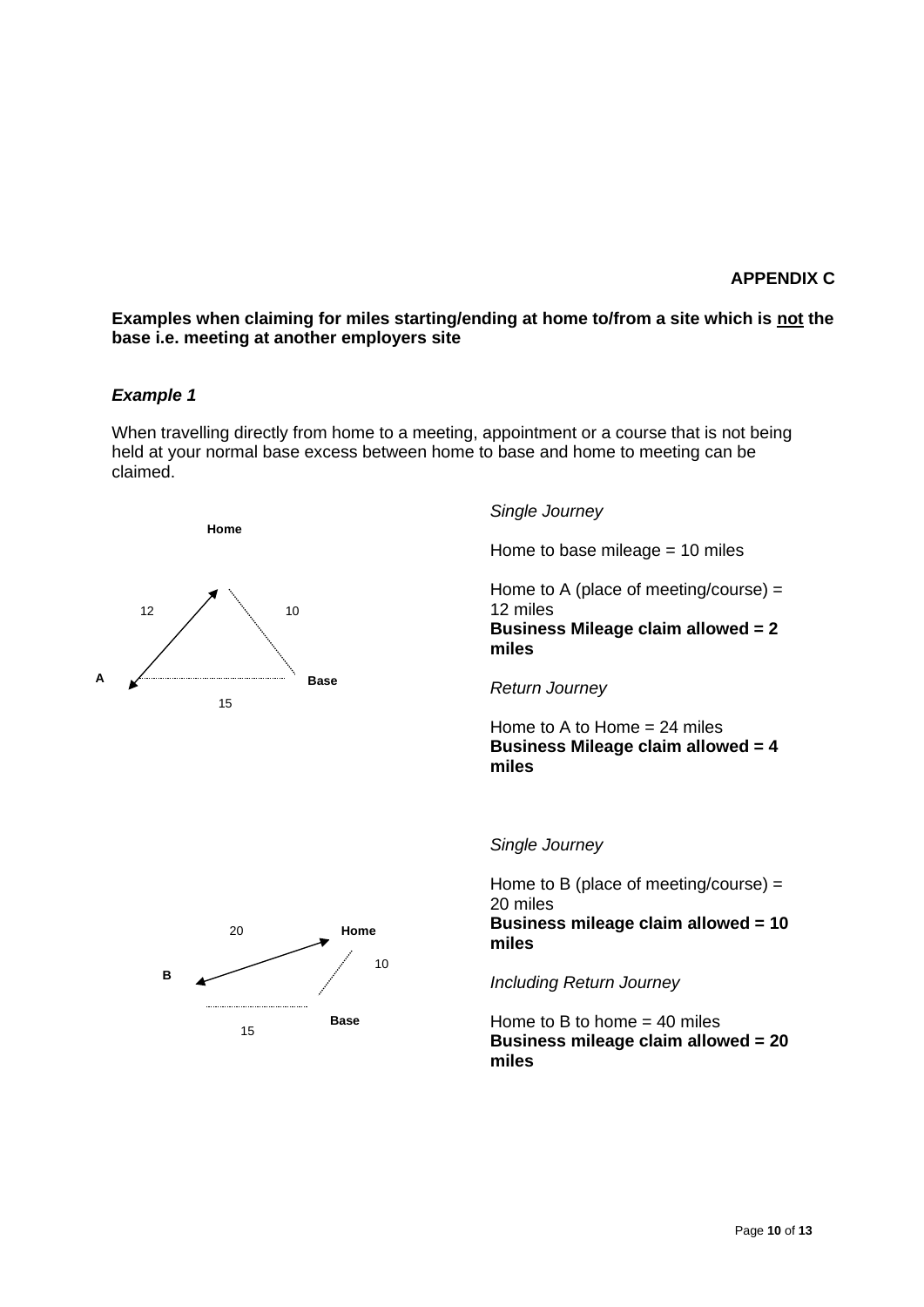## *Example 2*

When travelling directly from home to a meeting, appointment or a course that is not being held at your normal base and then continuing your journey to your normal base the following rules apply:

For the journey from your home to the meeting, the rules as in Example 1 apply.

Employees who then travel onwards to their normal base are able to claim the full mileage from the meeting, appointment or course to base. Please refer to Example 2 below:-



As Example 1: Home to base mileage = 10 miles Home to A (place of meeting/course) =  $12$ miles **Business mileage claim allowed =2 miles**

Then for onward journey to base. A to Base  $= 15$  miles **Business mileage claim allowed = 15 miles**

*Total Journey* Home to A to Base = 17 miles **Business mileage claim allowed = 17 miles**

## *Example 3*

When travelling directly from home to a meeting, appointment or a course that is not being held at your normal base and then continuing your journey without attending your normal base the following rules apply:

Please see Example 1 to calculate your entitlement to a mileage claim for the first part of your journey (Home to A)

Employees who then travel onwards to other meetings, appointments or courses are able to claim the full mileage from the first site visited to whichever additional site(s) are visited in carrying out their business duties, and back to base.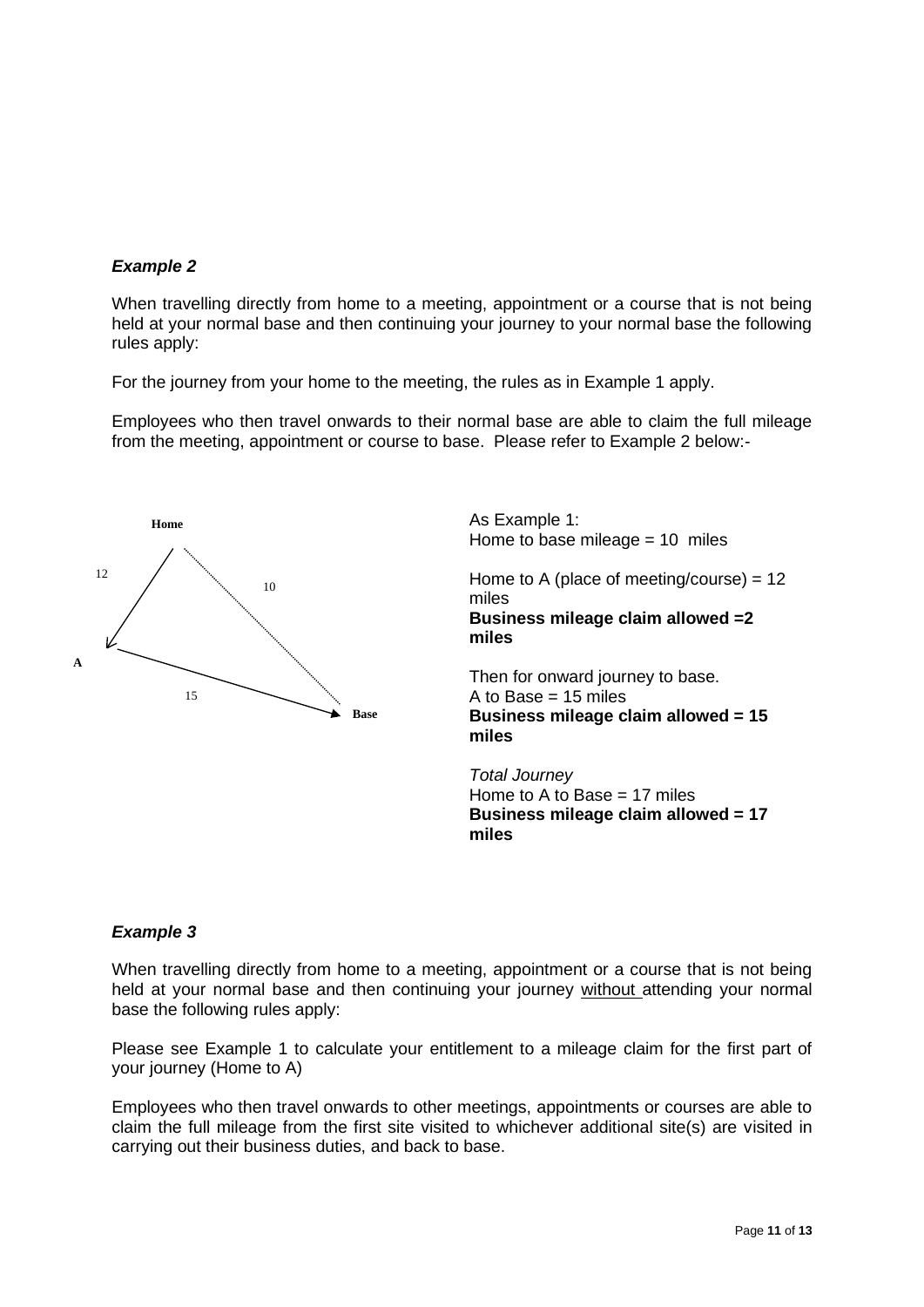If however, employees do not return to base but travel home from the last site visited then for the final journey home the rules in Example 1 apply.

# **Equality Impact Assessment**

| Title of policy                                        | <b>Travel and Subsistence</b> |          |
|--------------------------------------------------------|-------------------------------|----------|
| Names and roles of people completing the<br>assessment | Ian Corbishley HR Manager     |          |
| Date assessment started/completed                      | 13/01/21                      | 13/01/21 |

| 1. Outline           |                                                                         |
|----------------------|-------------------------------------------------------------------------|
| Give a brief         | This policy outlines the travel and subsidence reimbursement            |
| summary of the       | arrangements for staff. Consistent with the Agenda for Change Terms     |
| policy               | and Conditions of Service Handbook, section 17 and 18.                  |
| <b>What outcomes</b> | A process to allow staff to claim expenses on a regular basis.          |
| do you want to       | Consideration to be given to the most appropriate form of transport and |
| achieve              | sustainability.                                                         |
|                      |                                                                         |

| 2. Analysis of impact        |                                                                                                                |                                       |                                                                                                                                                                        |  |
|------------------------------|----------------------------------------------------------------------------------------------------------------|---------------------------------------|------------------------------------------------------------------------------------------------------------------------------------------------------------------------|--|
|                              | This is the core of the assessment, using the information above detail the actual or likely                    |                                       |                                                                                                                                                                        |  |
|                              | impact on protected groups, with consideration of the general duty to;                                         |                                       |                                                                                                                                                                        |  |
|                              | eliminate unlawful discrimination; advance equality of opportunity; foster good relations                      |                                       |                                                                                                                                                                        |  |
|                              | Are there any likely<br>impacts?<br>Are any groups<br>going to be affected<br>differently?<br>Please describe. | Are these<br>negative or<br>positive? | What action will be taken<br>to address any negative<br>impacts or enhance<br>positive ones?                                                                           |  |
| Age                          | No                                                                                                             |                                       |                                                                                                                                                                        |  |
| <b>Carers</b>                | <b>No</b>                                                                                                      |                                       |                                                                                                                                                                        |  |
| <b>Disability</b>            | Yes, disabled staff<br>may be more likely to<br>have difficulties<br>travelling while at<br>work.              | Negative                              | Where disabled staff are<br>not physically able to use<br>public transport because of<br>an impairment, a taxi will<br>be provided. This may be<br>via access to work. |  |
| <b>Sex</b>                   | <b>No</b>                                                                                                      |                                       |                                                                                                                                                                        |  |
| Race                         | <b>No</b>                                                                                                      |                                       |                                                                                                                                                                        |  |
| <b>Religion or</b><br>belief | <b>No</b>                                                                                                      |                                       |                                                                                                                                                                        |  |